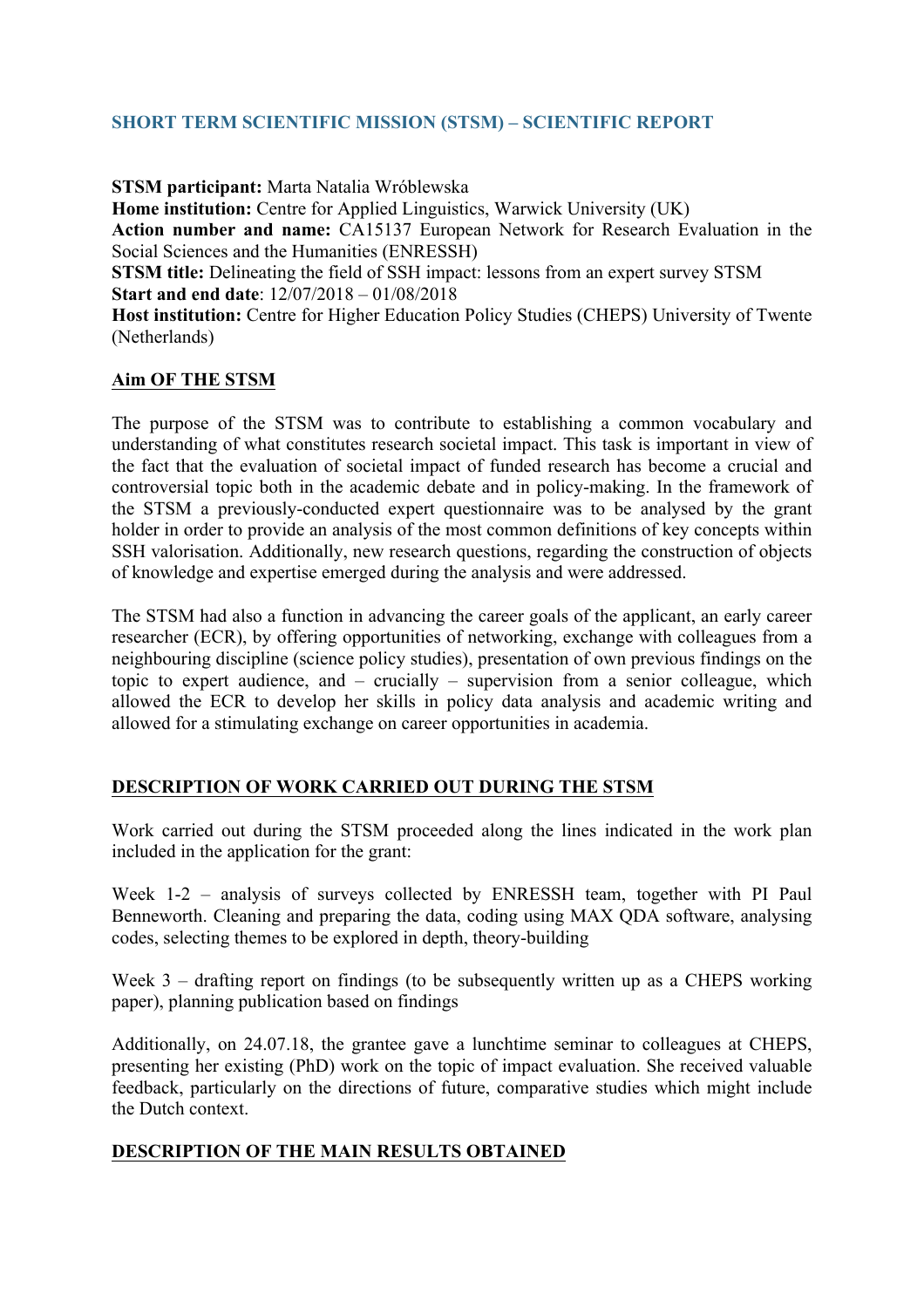#### 1.Background

Recent years have brought an increasing pressure on impact evaluation as goal for science policy and evaluation systems. Although protocols for impact evaluation are being developed in several countries there is no agreement as to the definition and operationalisation of 'impact' (Donovan, 2017). Hence there is a process of constant re-defining 'impact' depending on the context in which it is to be used (e.g. national, disciplinary, STEM vs SSH, ex ante vs ex post evaluation etc.) As a consequence, we can observe two contrary tendencies: on the one hand a desire to define impact "once and for all" and to establish the 'best' way to evaluate it, and on the other hand – a tendency towards opening the existing approaches up for debate, broadening the definition, translating the notion into local contexts etc. On the crossroads of these conflicting tendencies, interdisciplinary and international communities form around the task of addressing the pressing issue of 'impact evaluation'. Such communities – ENRESSH being one of them – can be considered as meaning-makers and knowledge-generators, but their members do not only study and describe a field – they actively construct, delimit and define it.

#### 2.Research question(s)

While the initial aim of the STSM and the data analysis it involved was to further the understanding of existing concepts and definitions of 'impact', in course of the investigation the researchers noticed that alongside processes of defining and classifying impact, there are also processes of *establishing expertise and legitimacy* which can be traced in the data. We therefore decided to broaden the scope of our investigation to analyse the questionnaire not just from the point of view of the discursive construction of a particular object of knowledge ('impact') but also of the parallel construction of expert positions on the topic. Hence, following the preliminary overview of the data, we approached the analysis with two connected research questions: 1) how, on the basis of what existing points of references and repertoires is 'impact' constructed? 2) how do those who define it construct their own position as experts in the process?

The STSM involved a qualitative analysis of data from an open-ended questionnaire, which had been created and circulated in 2016. The questionnaire was developed using a cocreation methodology with a selected group of experts within the COST WG network and then refined by circulating it to get comments from all participants. The final questionnaire included a total of 13 open questions each of which contained a number of prompts, as well as a final open question allowing further remarks, comments on the questionnaire itself as well as anything that the respondent felt necessary. A total of 29 questionnaires were returned, from 15 countries and from a broad range of fields within SSH, as well as from stakeholders who came from non-research positions within universities, science councils and other participants. These 29 returns form the basis for the analysis carried out during the STSM.

## 4. Analysis and findings

## 4.1. Opening the black box of impact

We looked at the questionnaire data as the surface of discourse produced by an epistemic community in the making (or a pre-epistemic community). In the absence of cut and dried theory (Donovan 2017) we are observing theory in the making. We start the analysis with an observation that there are two complimentary and parallel processes at hand : 1) construction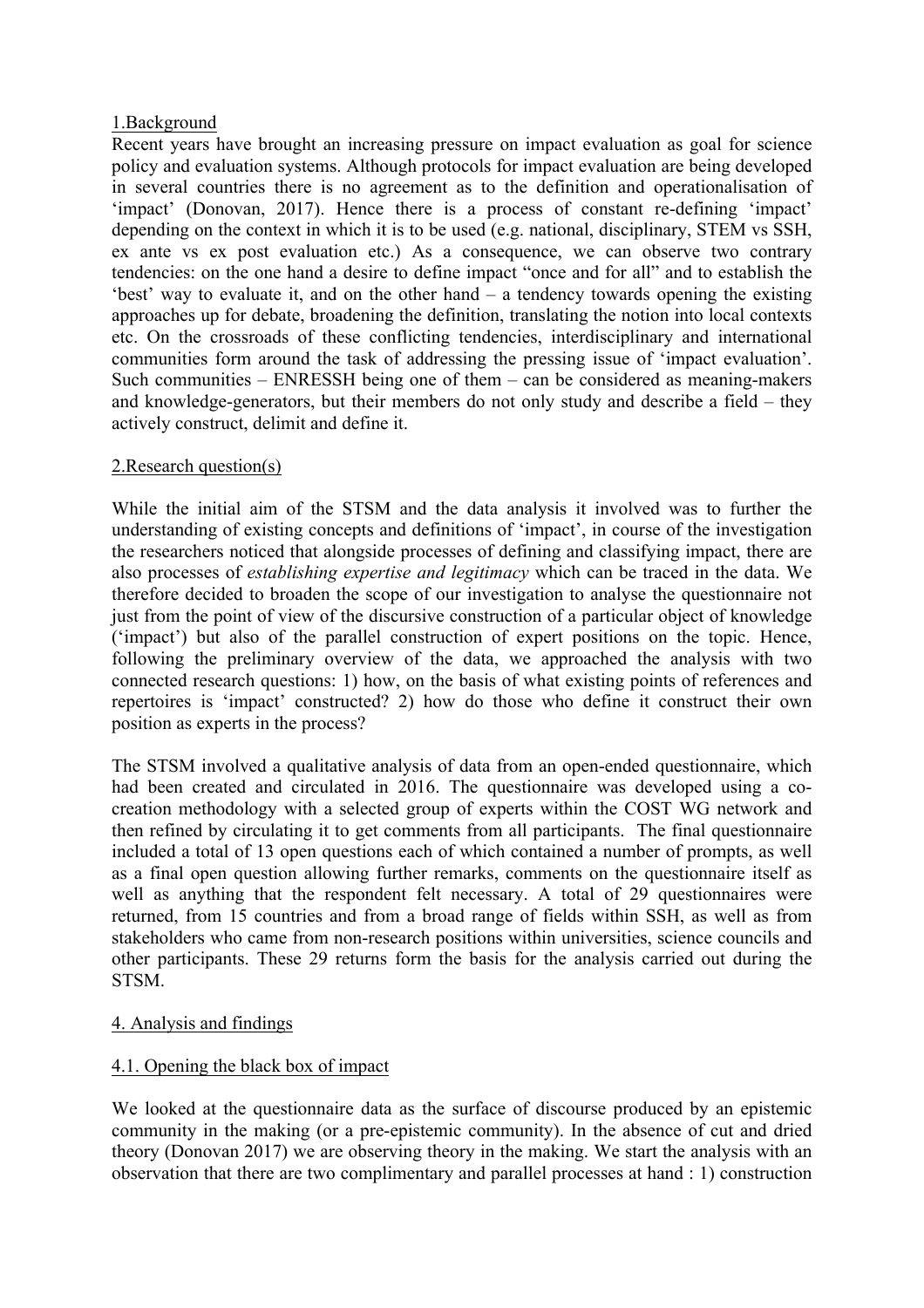of the object of knowledge (and definitions around it), 2) construction of expertise and "legitimacy to know and to make claims" (both of the responding individual and of the ENRESSH network). We looked at the emerging keywords, definitions, points of reference, discursive repertoires to understand where certainty is emerging. We examined processes of expertise construction to understand the role of context and contingency in the process of producing knowledge and expertise – see diagram 1 below for visual representation of the described processes, together with notions which will be used in the analysis which follows.



Diagram 1 – Defining impact, becoming experts

Rather than offering final definitions of impact or solutions to the problem of its evaluation, in this study we are interested in opening the 'black box' of knowledge construction to show how knowledge claims emerge out of epistemic communities which have their own dynamics, tensions and power struggles (rather than being neutral 'knowledge factories'). This observation, and its exemplification in the data, may be of consequences for directions of thinking on impact evaluation, and research evaluation more broadly.

The following paragraphs explain the two observed dimensions of discursive construction in more detail.

# **4.2 Defining impact**

What comes to the fore when analysing the use of the term 'impact' in our dataset is its multidimensional, 'archipelagic' aspect. While WG2 of ENRESSH (the respondents of the questionnaire) is a community very much built around the notion of 'impact', the respondents were far from agreeing on just one definition or one understanding of the concept, let alone pointing to a single, 'ultimate' way of evaluating it. Rather, members of the community, while taking part in a broad debate (of which the questionnaires can be understood as a 'surface'), point to several core notions, keywords, firm points of reference but also more 'fuzzy' areas of interest and importance. Ultimately, this process leads to identifying the pieces of evidence, points of reference and repertoires which will become salient, significant (or symbolically influential, 'totemic') for the community. We have identified several points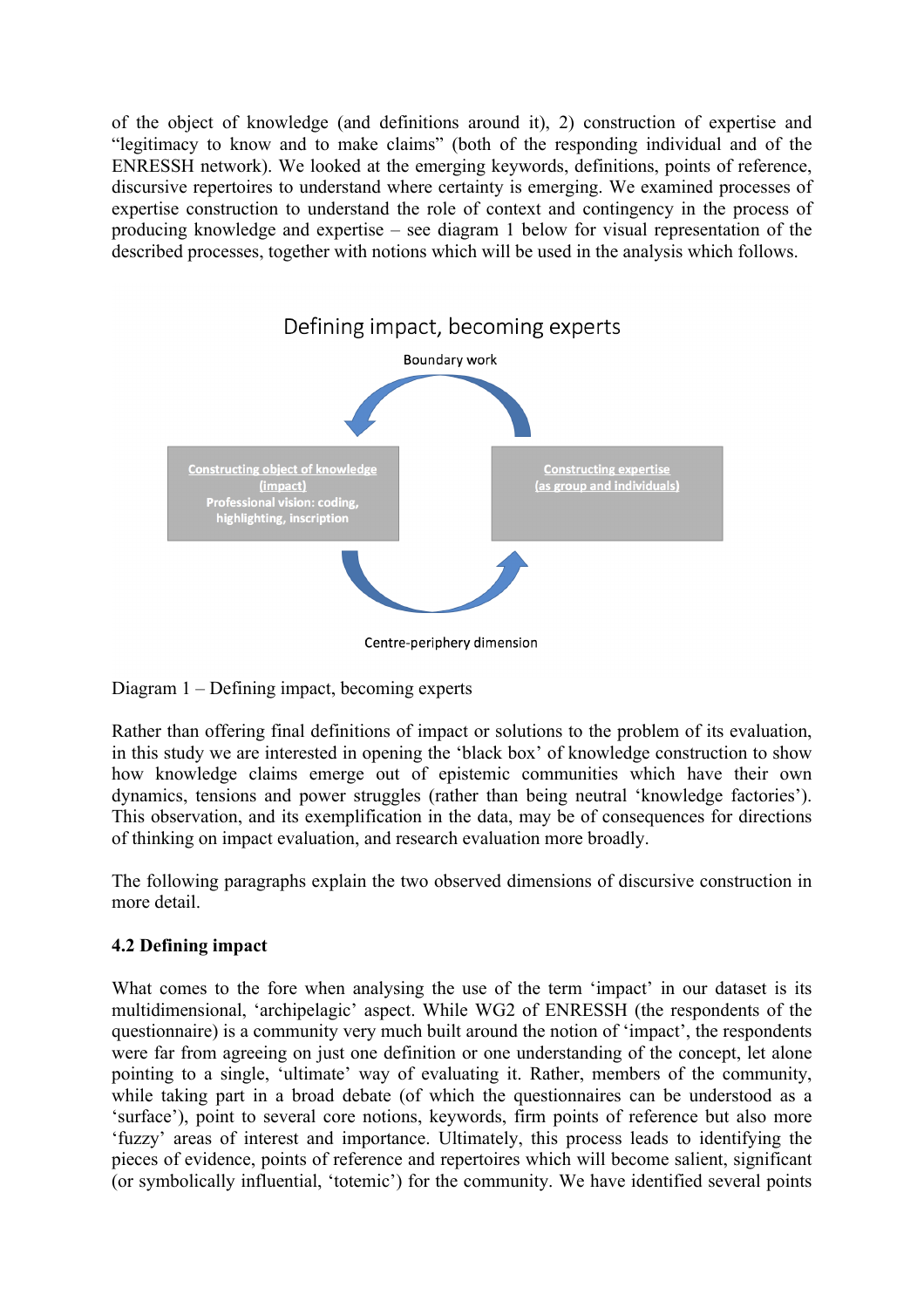of reference or repertoires which were tapped into repeatedly by different respondents: existing research on impact, public debates, own studies on subject, existing protocols and approaches, personal experiences (often narrated as stories or anecdotes). Two vectors can be spotted here – an 'inwards' one which tends eventually towards circumscribing and defining impact in an operationable form (this tendency is visible in the respondents' pointing to the existing commonalities, attempting to offer definitions, proposing cut and dried theories), and an 'outwards' tendency which aims at broadening the concept and the debate around it (visible in the highlighting the disagreements, dangers, challenges, areas of uncertainty, issues which are up for debate).

We conceptualise the process of meaning-making around the concept of impact using Goodwin's pragmatic notion of 'professional vision'. Goodwin writes: "discursive practices are used by members of a profession to shape events in the domains subject to their professional scrutiny. The shaping process creates the objects of knowledge that become the insignia of a profession's craft" (Goodwin, 1994). We argue that such a process of shaping 'events in the domain subject to (our) scrutiny' is at hand in the analysed data. The process, as argued by Goodwin, proceeds in three steps: 1) highlighting, 2) coding, 3) inscribing. The first step relates to subjects' highlighting of the broad area of events, behaviours and other phenomena which fall under impact (this is done by listing keywords, telling stories and anecdotes, bringing up possible areas where impact can occur). 'Coding' occurs when respondents refer to particular definitions or make categorical statements about what is and what is not impact – an action which may be analysed using the notion of 'boundary work' which has been often used in Science and Technology Studies (Gieryn, 1983; Star Leigh, 2010; Star Leigh & Griesemer, 1989). Finally, the third step – inscription – consists in producing visual representations, schemata, diagrams, graphs but also creating/pointing to technologies which may help 'house' or 'categorise' (instances of) impact.

## **4.3. Centre-periphery issue**

Respondents of the questionnaire almost universally show high levels of knowledge on the problems related to impact evaluation (visible in awareness of the recent debates, existing approaches, their respective challenges and a deep reflection about the consequences of introducing systems of impact development). However, we notice an emergent centreperiphery dynamic, which can be linked to the phenomenon of "two-speed impact development". While certain countries or institutions have already developed quite sophisticated systems of impact evaluation and are currently at the stage of refining and finetuning these methods and protocols, other countries and institutions are still gauging the ground for possible impact evaluations and debating their future shape. Therefore, there emerges a 'hard core' of most recognizable, most used and most copied solutions, with the systems of REF (UK) and SEP (Netherlands) at the centre, and other proposed protocols and approaches (Siampi, Pathways to impact, Hera value etc.) surrounding the centre. The contrast between the relative stability of the established systems and the 'fuzziness' of those which are only now being developed – often somehow on the basis of SEP and REF (this is the case for French CENRS approach, University of Ghent's protocol, the Norwegian and Swedish impact evaluations) – give rise to flow of expertise based on a centre-periphery dynamics. The recognition that different countries and institutions are at different stages of development when it comes to impact evaluation leads to a focalization of discourse around the existing solutions which, often without the explicit will of the participants of the debate, become fashioned as 'models' to be copied and imitated. This polarization of discourse along a centre-periphery line also affects the position from which the different locutors in the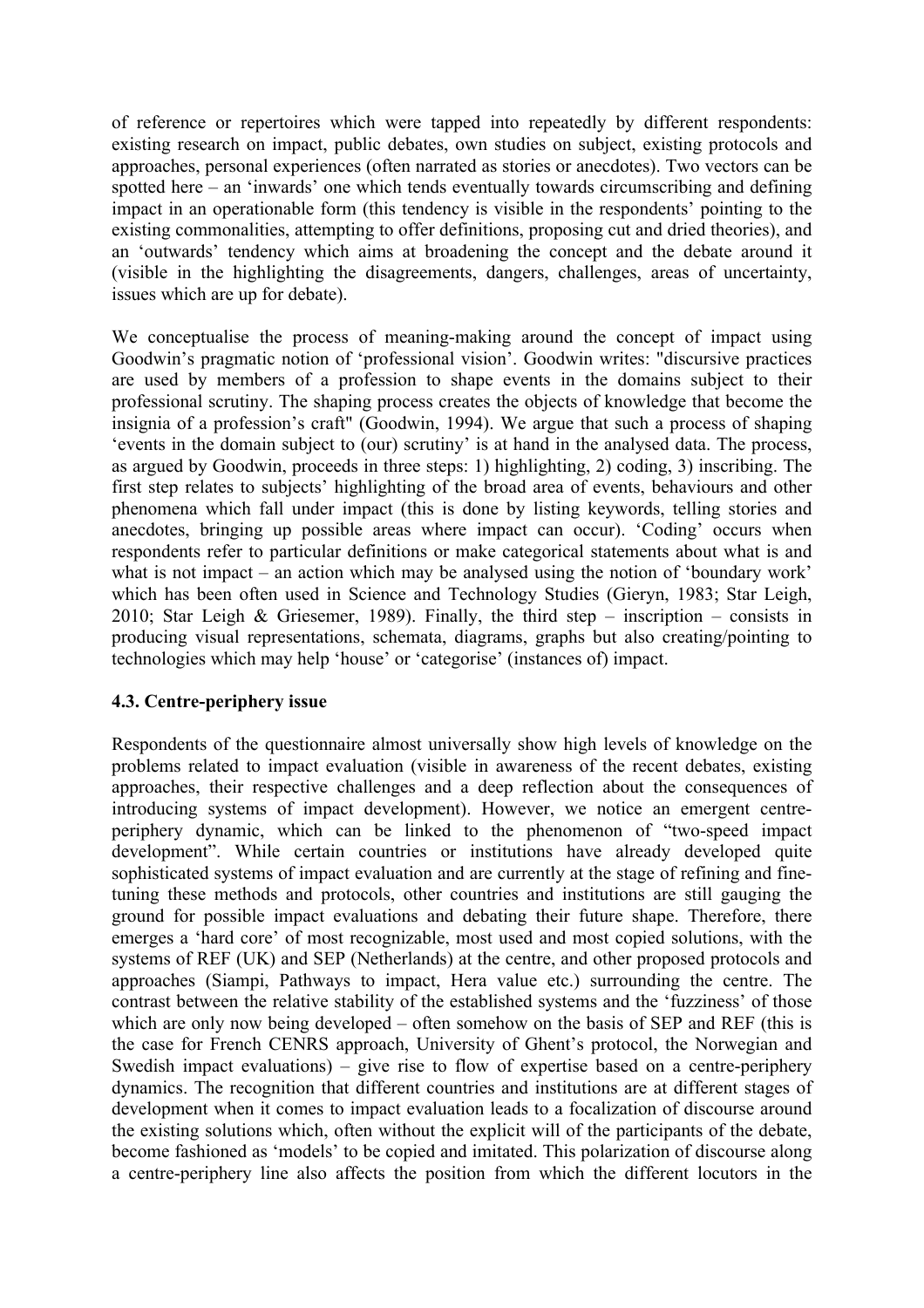discourse speak. This brings us to the issue of power dynamics in the emergent expert community, an issue which has been captured in a poignant manner by one of the respondents who argued "Drawing rules around what is impact and what is not will wind up alienating some academics".

#### **4.5. Constructing expertise**

Considering the high levels of uncertainty which are endemic to any pre-epistemic community, definitions can be contested and unpicked but ultimately have to be collectively adjudged as being legitimate so community participants seek to signal in various ways, the legitimacy of what they are arguing as having a wider salience or validity for the group as a whole. So, the second element of the model we propose focuses on the dynamics by which the participants legitimate their definitions of impact – while co-constructing the object of knowledge they also construct their positions as experts.

Similarly to the two vectors mentioned in section 4.2 which related to defining, narrowing down the notion of impact on the one hand and opening it up for debate on the other hand, also here we can spot two opposite tendencies. Some responses seem to signal lack of certainty, impossibility of taking a stance (linguistically signalled by hedging devices – "I think; to me; does it makes sense?) when other responses, on the contrary, suggest high levels of certainty (linguistically signalled by the using prescriptive verbs – *we must, we need to* – boosters, but also by the more academic register of the response, and the use of academic references, particularly to one's own work). Hence, the respondents' knowledge of practices, awareness of debates, awareness of peer-reviewed publications, authorship of peer-reviewed publications, having undertaken research as impact serve not only as points of reference for the construction of a new object of knowledge ('impact'), as described in section 4.1. but also as building blocks of one's own authority claims.

Also group expertise and group legitimacy (of ENRESSH, an emergent epistemic community) is discursively constructed in the process of debating the definitions of impact and protocols for impact evaluation. This process can be traced in the data for instance in references to 'tacit knowledge' – acronyms (TTO), theories and approaches ("Callon's techno-economic networks"), established authorities (impact a la Bozerman) names of entities and projects Frascati) and groups ("the Edinburgh group") as well as personal acquaintances ("this is a comment that [name] made me years ago"). The construction of a group identity can be also seen in the strategic use of pronoun "we" often paired with the prescriptive verb "must / have to". But the use of "we" in the answers to the questionnaire is far from uniform and does not always refer to the ENRESSH network – respondents use it to talk of their national context ("we in France"), their academic affiliation ("we at the university of Ghent") and membership in other (often impact-related) projects ("we in Siampi") – this shows how a new group of experts is being actively constructed on the crossroads of existing and often overlapping groups of interest, while different identities are played out to forge new and convincing expert positions.

Hence, in the process of constructing, defining and 'naturalizing' the concept of impact also certain positions on the issue emerge. The ones which are held to be legitimate and compelling will be accepted and incorporated into the sense of what matters whilst those that are not are discounted. In this process participants who are able to legitimate, compel and convince likewise see themselves become more central actors in the group whilst others may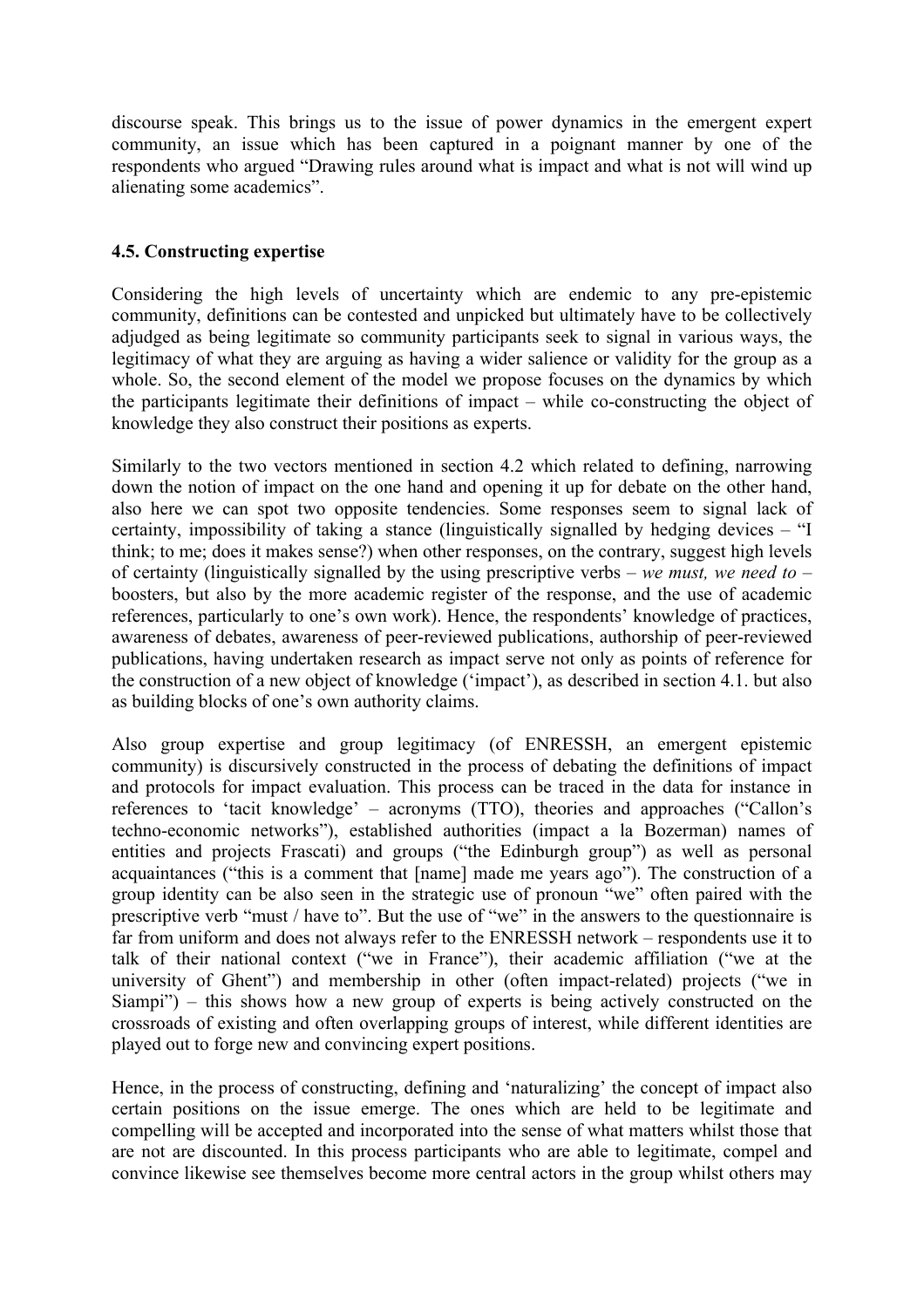disengage or detach if their ideas are not taken forward. We have observed the consequences of this process in the fluctuations of the ENRESSH network membership – for instance one of the original respondents of the questionnaire, in email communication, explained that they reduced their engagement with the group, as they did not agree with the 'mainstream' attitudes, standpoints and values which were coming to the fore in the group's communication (again suggesting a crucial importance of the centre-periphery dimension of knowledge construction).

It might be the case that every community, as it becomes more consolidated, particularly around certain shared concepts and knowledge also draws its own boundaries, leaving some subjects outside. However, with this study, we are trying to make this process transparent and traceable in order to reflect on it and address the possible bias which might ensue.

#### **4.6. Conclusions**

The 'area' of impact is targeted by governments, policy-makers and – to a degree as a consequence – by groups of academics and practitioners in the field, contributing to a problematization of the practices which can be grouped under the label of 'impact'. Despite the efforts of groups of researchers – like the ENRESSH network members and the various research projects which proceeded it, or work in parallel with it – the notion remains fuzzy, difficult to pin down and subject to often opposite tendencies: one of defining and constraining the concept and the other of constantly questioning and broadening it, as it becomes applied in new contexts. This observation on the generation of knowledge and certainty around the notion of impact as well as the practice of impact evaluation can be interpreted in light of Foucault's reflection that "rules are empty in themselves, violent and unfinalised, they are impersonal and can be bent to any purpose" (Foucault, 1984, pp. 83-86).

## **4.7. Policy findings:**

While on the side of policy-makers there seems to be a request for definitive and standardized definitions, metrics, indicators and protocols around research impact evaluation, we argue that these can never be as 'solid' and 'robust' as policy-makers would like, as they are always the effect of discursive co-construction. This observation is not meant as a critique of existing impact evaluation protocols nor an argument for abandoning attempts of developing systems for impact evaluation, but as a reminder of the contingent nature of the concept and of the practices which emerge around it.

Hence we stress the importance of having a transparent and open debate in every context where impact is to be introduced, rather than somewhat mechanically 'importing' existing solutions from foreign contexts (Wróblewska, 2017a). Indeed, we consider the quest for a single, comprehensive definition of impact a waste of time. In contrast, the time invested in holding a broad debate around impact will allow the notion to be constructed in harmony with the local ontologies (tacit assumptions about the role of research in society, the nature of scientific work etc.). It will also allow for a reflexive embedding of the notion in the communities which will use it.

The purpose of 'opening the black box' is not merely to carry out a self-reflexive (somewhat self-indulgent?) exercise within the community, but above all to argue that impact is not a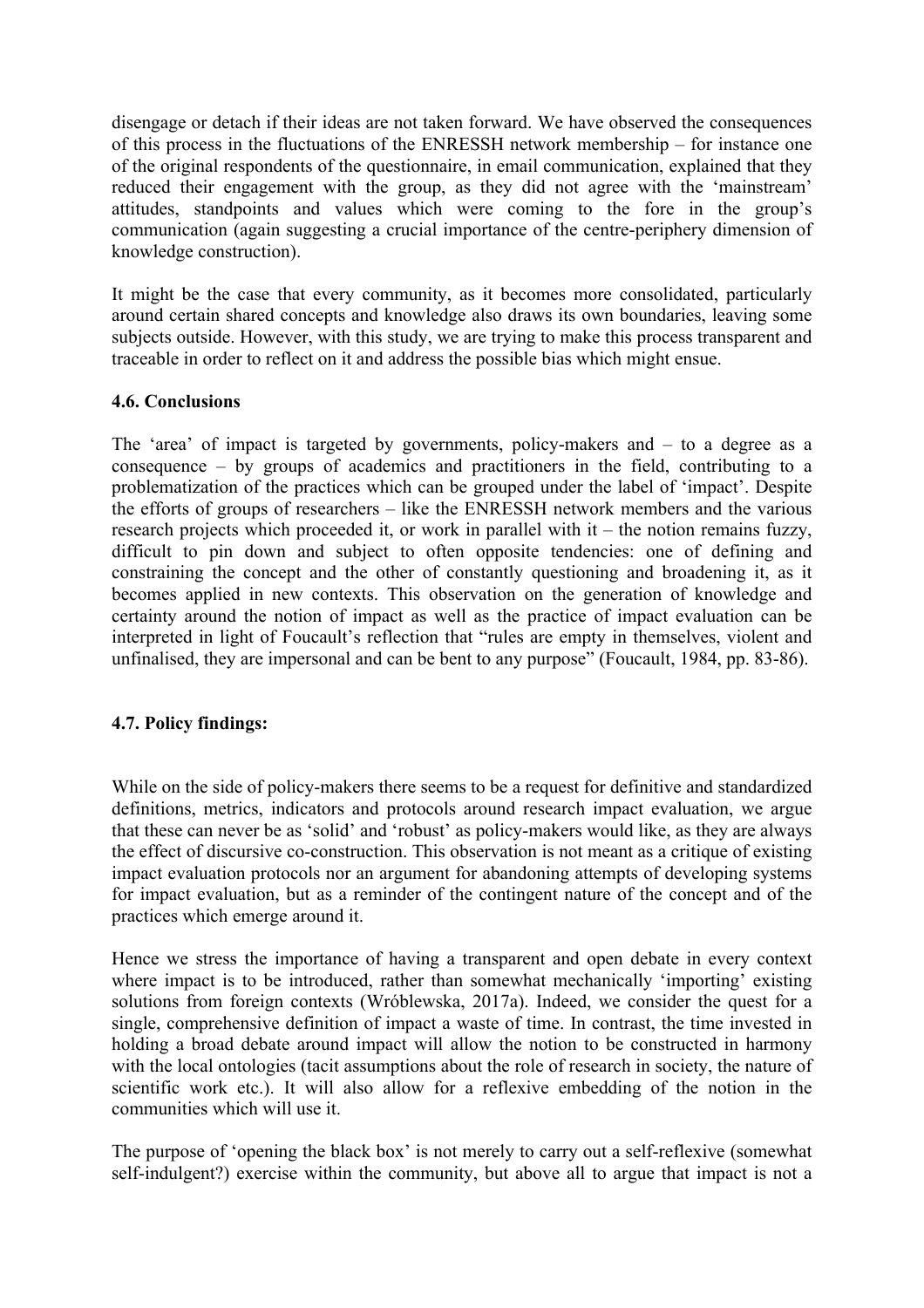'objective reality' (as often presented in neutralizing, reifying policy documents), but a concept constructed by epistemic communities, which draw on different, local repertoires. Therefore, we argue, that policy-makers should not simply draw on existing, tested solutions as these will likely be at odds with the specific academic values of the local context (Wróblewska, 2017a, 2017b). Therefore, a debate is always needed, even if only to redefine, localize the same basic concepts, building a 'local ontology of impact' (mezzo-ontology). Our study shows the contingency of this process and the lack of convergence to a single definition.

In highlighting the need for a transparent debate, we do not point just to the necessity for observers (academic community) to follow the debate around the notion of impact and to trace its final conclusions, but also the urgency of self-checking and self-reflection of the 'experts' who do engage in the debate. In the 'paradigmatic' systems of impact evaluation (Norway, Netherlands, UK – NONLUK) such reflexivity would involve constantly reminding oneself that impact is a construct and must be regarded critically, while in the nonparadigmatic impact countries (NPIC) it would be a question of not following unreflexively the example of the central systems. In the core of the emerging impact community in turn (ENRESSH and cognate groups) reflexivity would involve a constant consideration of the ongoing tension between centre and periphery, which affects the discourse on impact and the positions of experts. We must remember that even in relatively non-hierarchical networks power struggles over legitimacy take place, and the centre-periphery distance / tension remains present. The only way to avoid it is to continue reflexively opening up the dialogue.

## **FUTURE COLLABORATIONS**

The STSM holder and the PI plan to continue collaborating on preparing publications drawing on the findings from the expert questionnaire and, more broadly, in the framework of the ENRESSH Network.

## **PLANNED PRESENTATIONS AND PUBLICATIONS**

On the basis of the findings from the research carried out in the framework of the STSM the PI and the grant holder intend to prepare two publications:

- 1. CHEPS working paper (preliminary date of submission to editors 15.09.18)
- 2. Journal article to be submitted to suitable outlet (Science as Culture, Minerva, Research Evaluation…) (preliminary date of submission– 15.01.19)

Publishing first an open-access, online working paper will allow us to recieve feedback from the community which we are describing. This is important both for ethical reasons (maintaining an ongoing relationship with the studied respondents and allowing them to comment on the analysis we are advancing) and for methodological ones (to make sure the analysis we are advancing reflects the reality of knowledge-building in the network as perceived by its participants).

# **ANNEXES**